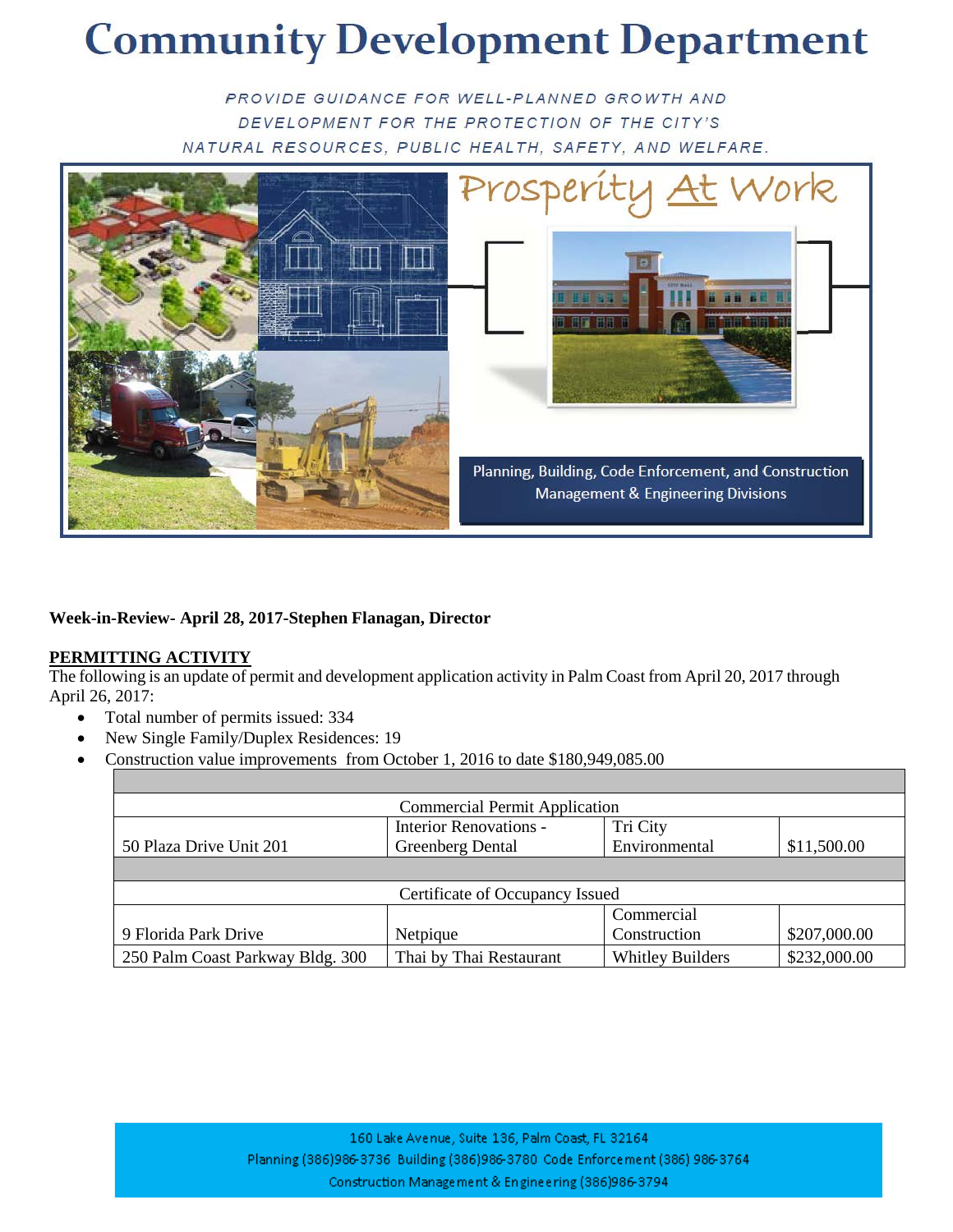## **CONSTRUCTION MANAGEMENT & ENGINEERING**

The following is an update since last week for projects in the City from April 20, 2017 through April 26, 2017

| <b>City Capital Projects Under Construction</b>                  |      |                                                                                                                                                                                                                                                                                                                                                                                                                                            |  |  |
|------------------------------------------------------------------|------|--------------------------------------------------------------------------------------------------------------------------------------------------------------------------------------------------------------------------------------------------------------------------------------------------------------------------------------------------------------------------------------------------------------------------------------------|--|--|
| <b>Holland Park</b>                                              | 92%  | Remainder of tennis court surround and curb, and misc.<br>sidewalk sections poured concrete. Footers poured concrete<br>for Baseball field 1 new bleacher canopies. Aggregate base<br>for artificial turf in playground continues. Installation of<br>safety foam pads has begun below artificial turf. Playground<br>sandbox curb poured. Zip line footers poured. Grading &<br>soil replacement for planting beds at Florida Park Drive. |  |  |
| Southern Wellfield Expansion<br>Phase 2 (Sesame & Equip 5 Wells) | 55%  | All five FPL transformers placed. 8,000 feet of raw water<br>main installed.                                                                                                                                                                                                                                                                                                                                                               |  |  |
| Matanzas Woods Master Pump<br><b>Station</b>                     | 30%  | 98% of direct bury installed. Londonderry directional drill<br>completed. Interior forms placed for the wet well and sub-<br>contractor constructing rebar mats.                                                                                                                                                                                                                                                                           |  |  |
| Wastewater Treatment Plant #2                                    | 68%  | Work continues on the electrical, plumbing and masonry for<br>the Sludge Dewatering Building. Masonry on the Main<br>Electrical Building, slab for the Reclaimed Water Pump<br>Station Main Control Center Building, installation of the<br>chemical tanks for the Chemical Feed Building and gravity<br>drain from Manhole #1 to the in plant Pump Station.                                                                               |  |  |
| Wastewater Treatment Plant #2<br><b>RCW</b> Disposal Main        | 22%  | Approximately 10,000 feet of reclaimed main installed.<br>HDPE fused with two directional drills completed on Peavy<br>Grade.                                                                                                                                                                                                                                                                                                              |  |  |
| Freida Zamba Pool Equipment<br>Modification                      | 100% | Pool open and filter system in operation. Minor adjustment<br>to chemicals.                                                                                                                                                                                                                                                                                                                                                                |  |  |
| <b>WWTP 1 Mechanical Bar Screen</b><br>Replacement               | 12%  | Shop drawings reviewed and approved. Bar screens under<br>production at manufacturer.                                                                                                                                                                                                                                                                                                                                                      |  |  |
| Reclaimed Water Irrigation US 1                                  | 9%   | Construction contractor resubmitted shop drawings and<br>received final approval.                                                                                                                                                                                                                                                                                                                                                          |  |  |
| <b>Pump Stations Odor Control Project</b>                        | 13%  | Met with contractor to coordinate removal and replacement<br>of odor control units.                                                                                                                                                                                                                                                                                                                                                        |  |  |
| <b>Community Center</b>                                          | 9%   | Continued installation of underground site storm drainage<br>and water lines. Installation of interior block walls continues.<br>Poured structural steel CMU block cells at exterior walls.                                                                                                                                                                                                                                                |  |  |
| Colorado Bridge Rehab                                            | 25%  | April 20, 2017 water directional bore was successfully<br>completed. Sea walls are being installed.                                                                                                                                                                                                                                                                                                                                        |  |  |
| <b>Developer Projects Under Construction</b>                     |      |                                                                                                                                                                                                                                                                                                                                                                                                                                            |  |  |
| Marineland Water Service Upgrade                                 | 80%  | April 21, 2017 chlorination of new water line was<br>completed. Contractor started water bacteriological samples<br>for testing April 21st.                                                                                                                                                                                                                                                                                                |  |  |